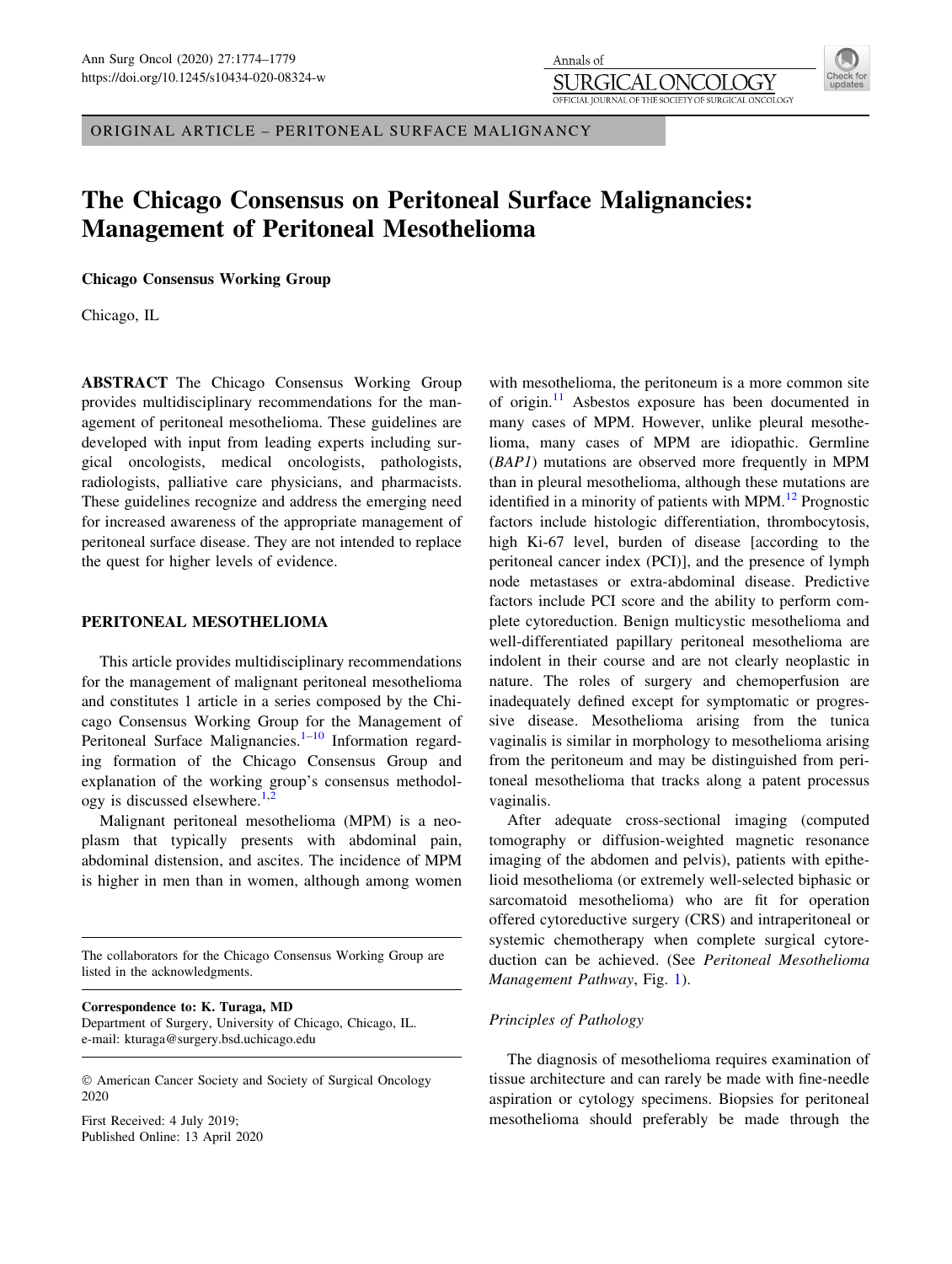<span id="page-1-0"></span>

FIG. 1 Peritoneal mesothelioma management pathway

midline (to allow for resection of the biopsy tract during CRS) via image guidance or under direct visualization with laparoscopy or laparotomy. Pathological analysis of the biopsy sections is essential to distinguish the histologic variants and the architecture. Stromal invasion, dense cellularity, complex papillae, necrosis, and inflammation can distinguish mesothelioma from hyperplasia. Immunohistochemistry is essential to the diagnosis of this disease, and presence of calretinin, cytokeratin 5/6, WT1, and podo-planin are useful for diagnosis.<sup>[13,14](#page-5-0)</sup> BAP1 deletion is frequent in tissues but does not always indicate germline mutations.[12,15](#page-5-0)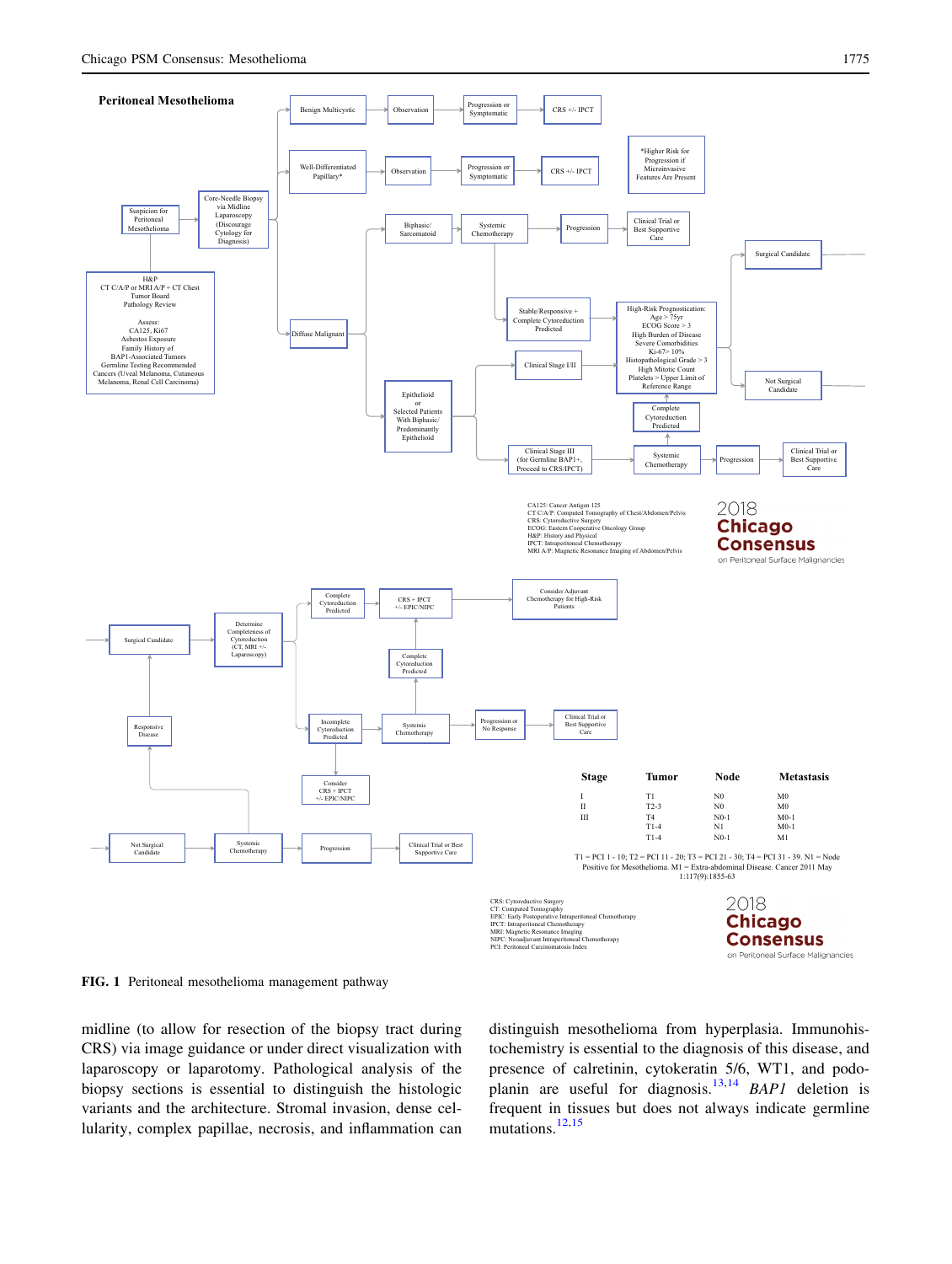# Principles of Surgery

In a multi-institutional series of 401 patients, patients undergoing complete cytoreduction (less than 2.5-mm visible residual disease) and those receiving hyperthermic intraperitoneal chemotherapy (HIPEC) had the most favorable survival. The burden of peritoneal disease as measured by the PCI was prognostic but was not an independent predictor of outcome. The median survival for the entire cohort was 53 months (range  $1-235$  months).<sup>[16](#page-5-0)</sup> Complete cytoreduction frequently requires parietal peritonectomy, including visceral resections as necessary to achieve complete cytoreduction. Results of a small series suggested that total rather than selective parietal peritonectomy was associated with better survival, but this finding has not been validated.<sup>[17](#page-5-0)</sup> The presence of bicavitary mesothelioma is a relative contraindication to surgery. In selected situations, bicavitary surgery with resection of the diaphragm and bicavitary chemoperfusion or staged approaches may be used.

#### Principles of Chemotherapy

Limited data on the activity of systemic chemotherapy in MPM are available. Most mesothelioma trials exclude these patients because of the rarity of MPM, the different natural histories of disease in the pleura and peritoneum, and the challenges of reproducibly measuring peritoneal disease and applying radiology criteria for response to treatment. Therefore, assumptions about the activity of specific agents for MPM are extrapolated from trials performed exclusively in patients with malignant pleural mesothelioma and from pharmaceutical expanded access programs. In the recently published American Society of Clinical Oncology practice guideline for pleural mesothelioma, the recommended first-line chemotherapy is pemetrexed plus a platinum (cisplatin or carboplatin); bevacizumab may be also offered to patients with no contraindication to its use. Because it is generally assumed that the efficacy of most systemic chemotherapy regimens is similar in both disease sites, these are also the recommended regimens for MPM.

The role of systemic chemotherapy in the neoadjuvant and adjuvant settings has not been fully examined. A retrospective multicenter study of 126 patients treated from 1991 to 2014 found an inferior 5-year survival for neoadjuvant compared with adjuvant chemotherapy (40% vs.  $67\%$ ).<sup>[18](#page-5-0)</sup> Selection bias is a confounder because patients with more aggressive or bulkier disease are more likely to receive systemic therapy before surgery. Treatment with contemporary pemetrexed-based adjuvant regimens also resulted in superior progression-free survival. In 2 small series, selected patients whose disease recurred after an original cytoreduction were able to undergo iterative cytoreduction, with similar morbidity and oncological outcomes.[19,20](#page-5-0)

#### Principles of Intraperitoneal Chemotherapy

A systematic review including data on 1047 patients found that survival with intraperitoneal cisplatin administered during HIPEC (alone or in combination) was better than with mitomycin (49% vs. 30% expected 5-year sur-vival).<sup>[21](#page-5-0)</sup> In a small single-institution study, long-term intraperitoneal chemotherapy with normothermic intraperitoneal paclitaxel or pemetrexed with intravenous cisplatin in the adjuvant setting was associated with prolonged survival (75% 5-year survival,  $P = .03$ ).<sup>22</sup> This treatment has been combined with a second look or cytoreduction with favorable results. Because these studies are all retrospective, firm conclusions regarding selection of chemotherapy agents for intraperitoneal administration cannot be made.

# Intraperitoneal Dosing Regimens

- Cisplatin 50 mg/L  $+$  doxorubicin 15 mg/L of perfusate for 90 min (HIPEC)
- Cisplatin 50 mg/m<sup>2</sup> + doxorubicin 15 mg/m<sup>2</sup> for 90 min (HIPEC)
- Cisplatin 100–400 mg/m<sup>2</sup> for 90–110 min (HIPEC)
- Ifosfamide 1300 mg/m<sup>2</sup> intravenously + mesna 15 min prior to HIPEC, followed by paclitaxel 20 mg/  $m<sup>2</sup>$  (EPIC POD 1)
- Mitomycin 30 mg/m<sup>2</sup> for 90–110 min
- Mitomycin 30 mg at time 0, followed by mitomycin 10 mg beginning at 60 min and continuing for 90–110 min
- HIPEC with mitomycin 10 mg/m<sup>2</sup> or cisplatin 100 mg/  $m<sup>2</sup>$  for 60 min, followed by weekly infusions of cisplatin  $100 \text{ mg/m}^2$  or cisplatin 50 mg/  $m^2$  + gemcitabine 250 mg/m<sup>2</sup>, alternating with fixeddose doxorubicin 25 mg for 8 cycles
- Intraperitoneal port placement at the time of CRS and HIPEC, followed by intraperitoneal paclitaxel 20 mg/  $m<sup>2</sup>$  or intraperitoneal pemetrexed 1000 mg/m<sup>2</sup> at 6 weeks, repeated every 3 weeks for 6 cycles

# Synoptic Pathology Report

Malignant mesothelioma: epithelioid, biphasic, or sarcomatoid; see parameters below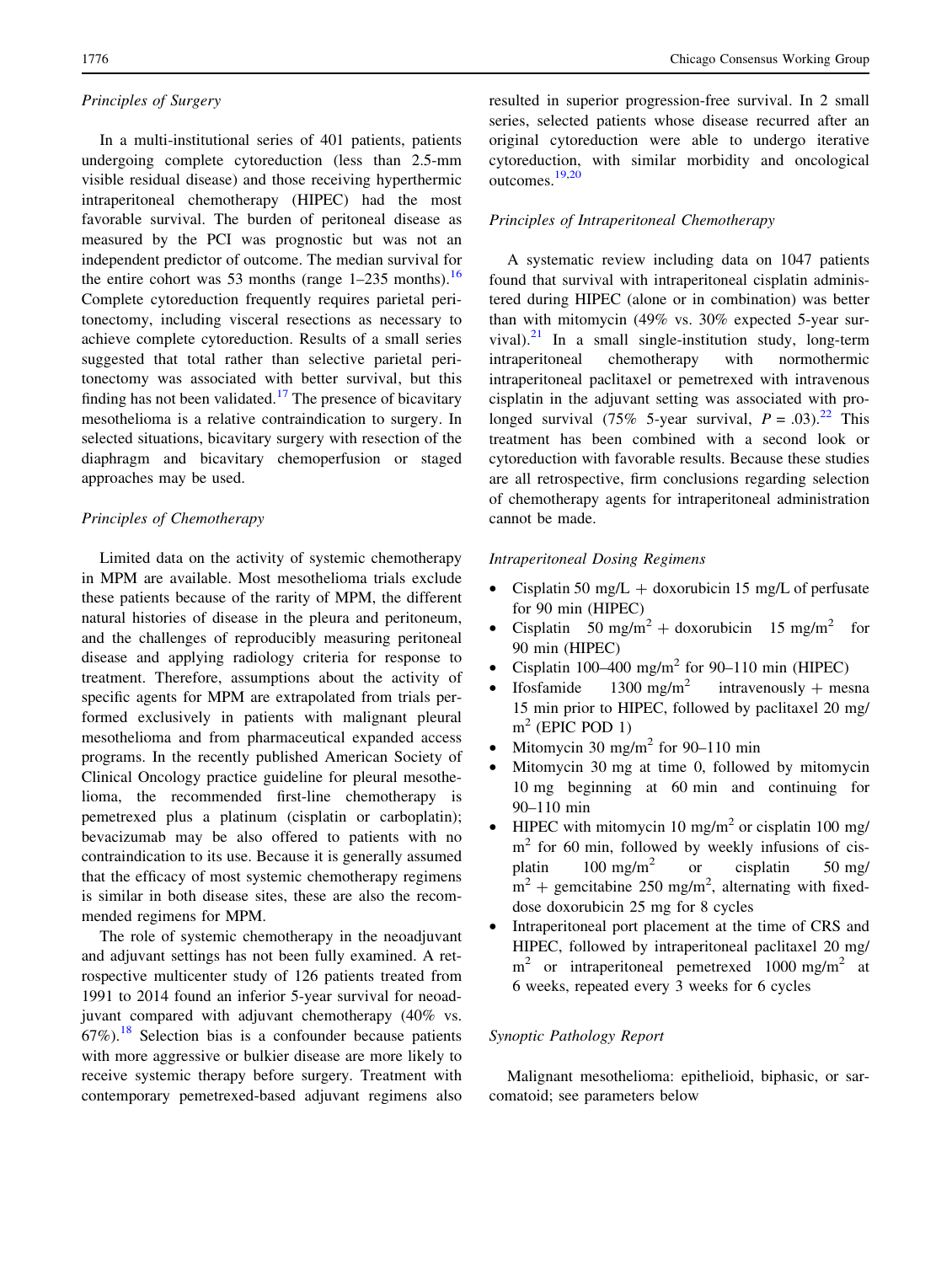Mesothelioma-Specific Pathologic Parameters

Macroscopic:

- Specimen type:
	- **Biopsy**
	- Small excision
	- Major resection
- Tumor site: peritoneum, omentum
	- Peritoneum
	- Omentum
	- Organ site

Microscopic:

- Histologic type:  $\frac{\%}{\%}$  solid,  $\frac{\%}{\%}$  acinar,  $\frac{\%}{\%}$ micropapillary (for epithelioid only), \_\_% other (specify pattern)
- Nuclear grade (for epithelioid only): of III
- Nuclear atypia score:  $\angle$  (1 for mild, 2 for moderate, 3 for severe)
- Mitotic count:  $\boxed{\phantom{0}}$  [1 for low (1/10), 2 for intermediate  $(2-4/10)$ , 3 for high  $(2\overline{5}/10)$ ]
- Sum of atypia score and mitotic count: \_\_ (2 or  $3 = \text{grade } I$ , 4 or  $5 = \text{grade } II$ , 6 = grade III)
- Necrosis (for epithelioid only):
	- Present
	- Absent
- Percent epithelioid: \_\_\_\_\_\_\_\_\_ (for biphasic only)
- Extent of invasion:
- Other findings: (BAP1, PD-L1, etc.)
- Block(s) for molecular markers:

ACKNOWLEDGMENT Collaborators: Darryl Schuitevoerder, MBBS, University of Chicago, Department of Surgery, Chicago, IL; Francisco J. Izquierdo, MD, Clínica Santa María, Department of Surgery, Providencia, Chile; Alejandro Plana, BA, University of Chicago, Department of Surgery, Chicago, IL; Garrett M. Nash, MD, MPH, Memorial Sloan Kettering, Surgery, New York, NY; Leopoldo J. Fernandez, MD, Virginia Commonwealth University Massey Cancer Center, Hunter Holmes McGuire VAMC, Surgical Oncology, Richmond, VA; Michael D. Kluger, MD, MPH, Columbia University College of Physicians and Surgeons, Division of GI & Endocrine Surgery, New York, NY; Lloyd A. Mack, MD, MSc, University of Calgary, Departments of Surgery and Oncology, Calgary, AB, Canada; Joshua M. V. Mammen, MD, PhD, University of Kansas, Department of Surgery, Kansas City, KS; Colette R. Pameijer, MD, Penn State College of Medicine, Department of Surgery, Hershey, PA; Patricio M. Polanco, MD, University of Texas Southwestern Medical Center, Department of Surgery, Division of Surgical Oncology, Dallas, TX; Lucas Sideris, MD, FRCSC, University of Montreal, Surgery, Montreal, QC, Canada; Joseph Skitzki, MD, Roswell Park Comprehensive Cancer Center, Department of Surgical Oncology, Buffalo, NY; Daniel E. Abbott, MD, University of Wisconsin, Department of Surgery, Madison, WI; Sherif Abdel-Misih, MD, Stony Brook University, Surgery, Stony

Brook, NY; Steven A. Ahrendt, MD, University of Colorado, Department of Surgery, Aurora, CO; Mazin Al-kasspooles, MD, University of Kansas Medical Center, Department of Surgery, Division of Surgical Oncology, Kansas City, KS; Farin Amersi, MD, Cedars-Sinai Medical Center, Los Angeles, CA; Amanda K. Arrington, MD, University of Arizona, Surgery, Tucson, AZ; Brian Badgwell, MD, MS, MD, Anderson Cancer Center, Surgical Oncology, Houston, TX; Robert M. Barone, MD, MS, Sharp HealthCare, UCSD School Medicine Division of Surgical Oncology, Surgery, La Jolla, CA; Joel M. Baumgartner, MD, MAS, University of California San Diego, Surgery, La Jolla, CA; Richard N. Berri, MD, Ascension St. John Hospital, Surgical Oncology, Grosse Pointe Woods, MI; Lana Bijelic, MD, Inova Schar Cancer Institute, Surgical Oncology, Fairfax, VA; Dan G. Blazer III, MD, Duke University, Surgery, Durham, NC; Wilbur B. Bowne, MD, Drexel University College of Medicine, Surgery, Philadelphia, PA; Charles Komen Brown, MD, PhD, AMITA Health, Surgery, La Grange, IL; Daniel V. Catenacci, MD, University of Chicago, Medicine, Chicago, IL; Carlos H. F. Chan, MD, PhD, University of Iowa Hospitals and Clinics, Department of Surgery, Iowa City, IA; Christopher S. Chandler, MD, Memorial Sloan Kettering Cancer Center, Surgery, New York, NY; David B. Chapel, MD, University of Chicago, Department of Pathology, Chicago, IL; Clifford S. Cho, MD, University of Michigan Medical School, Department of Surgery, Ann Arbor, MI; M. Haroon A. Choudry, MD, University of Pittsburgh, Surgery, Surgical Oncology, Pittsburgh, PA; Callisia N. Clarke, MD, MS, Medical College of Wisconsin, Surgery, Milwaukee, WI; James C. Cusack Jr, MD, Massachusetts General Hospital, Department of Surgery, Boston, MA; Abraham H. Dachman, MD, UChicago Medicine, Radiology, Chicago, IL; Jeremiah L. Deneve, DO, University of Tennessee Health Science Center, Surgery, Memphis, TN; Sean P. Dineen, MD, Moffitt Cancer Center, GI Oncology, Tampa, FL; Oliver S. Eng, MD, University of Chicago, Surgery, Chicago, IL; James Fleshman, MD, Baylor University Medical Center, Department of Surgery, Dallas, TX; T. Clark Gamblin, MD, MS, MBA, Medical College of Wisconsin, Department of Surgery, Milwaukee, WI; Alexandra Gangi, MD, Cedars-Sinai Medical Center, Surgical Oncology, Department of Surgery, Los Angeles, CA; Georgios V. Georgakis, MD, PhD, Stony Brook University, Department of Surgery, Division of Surgical Oncology, Stony Brook, NY; Erin W. Gilbert, MD, Oregon Health & Science University, Department of Surgery, Portland, OR; Martin D. Goodman, MD, Tufts Medical Center, Surgical Oncology, Boston, MA; Anand Govindarajan, MD, MSc, Mt. Sinai Hospital, University of Toronto, Department of Surgery, Toronto, ON, Canada; Travis E. Grotz, MD, Mayo Clinic, Department of Surgery, Rochester, MN; Vadim Gushchin, MD, Institute for Cancer Care at Mercy, Surgical Oncology, Baltimore, MD; Nader Hanna, MD, University of Maryland School of Medicine, Surgery, Baltimore, MD; Carla Harmath, MD, University of Chicago, Radiology, Chicago, IL; Andrea Hayes-Jordan, MD, University of North Carolina School of Medicine, Department of Surgery, Division of Pediatric Surgery, Chapel Hill, NC; Aliya N. Husain, MD, University of Chicago, Pathology, Chicago, IL; Kamran Idrees, MD, MSCI, MMHC, Vanderbilt University Medical Center, Department of Surgery; Chukwuemeka Ihemelandu, MD, MedStar Georgetown University Medical Center, Surgical Oncology, Washington, DC; Haejin In, MD, MBA, MPH, Montefiore Medical Center, Surgery, Bronx, NY; David Jiang, MD, University of Chicago, Department of Surgery, Chicago, IL; Fabian M. Johnston, MD, MHS, Johns Hopkins University, Surgery, Baltimore, MD; John M. Kane III, MD, Roswell Park Comprehensive Cancer Center, Surgical Oncology, Buffalo, NY; Giorgos Karakousis, MD, Hospital of the University of Pennsylvania, Surgery, Philadelphia, PA; Kaitlyn J. Kelly, MD, University of California San Diego, Surgery, La Jolla, CA; Timothy J. Kennedy, MD, MBA, Rutgers Cancer Institute of New Jersey, GI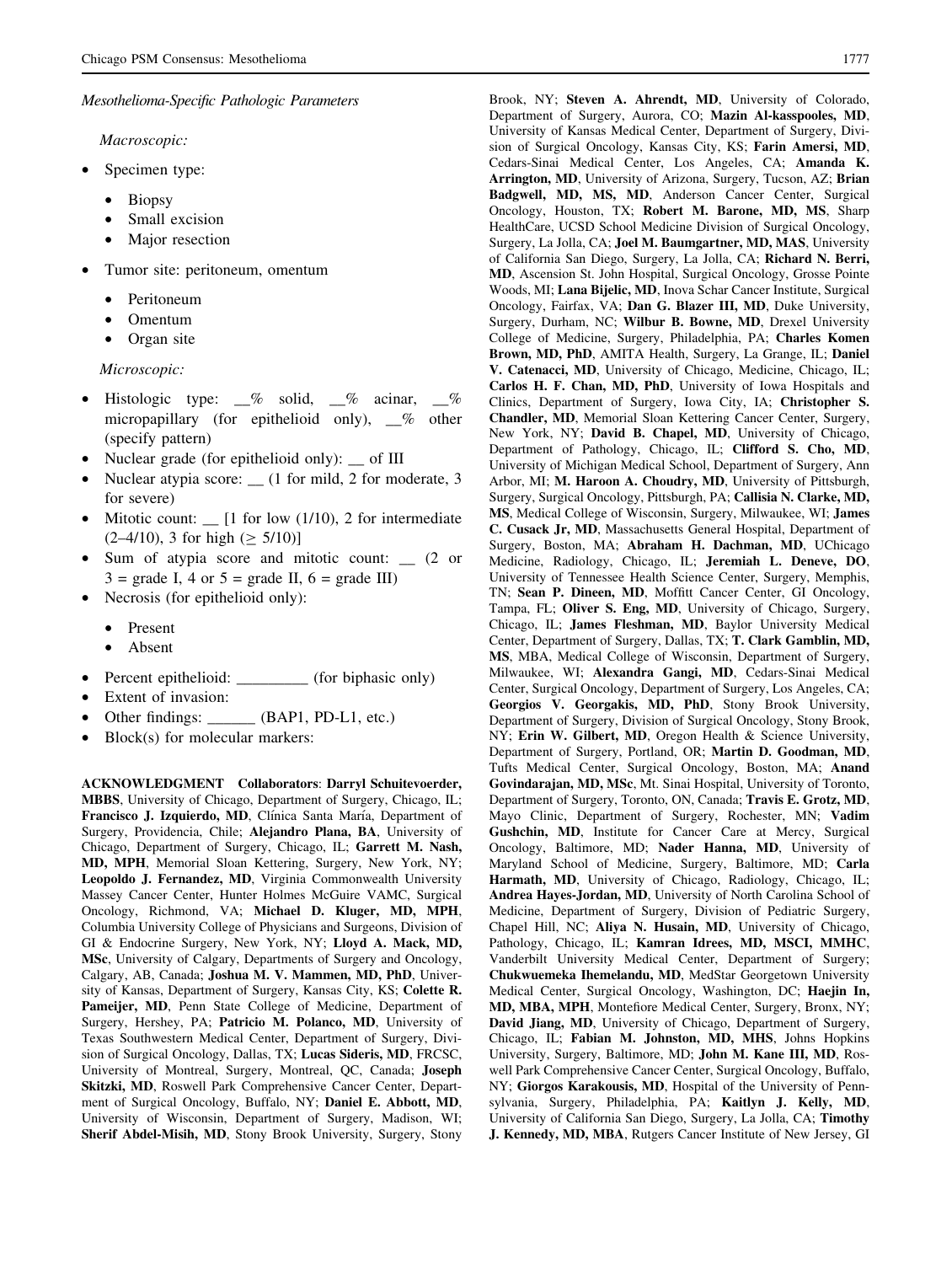<span id="page-4-0"></span>Surgical Oncology, New Brunswick, NJ; Xavier M. Keutgen, MD, University of Chicago, Surgery, Division of Surgical Oncology, Endocrine Surgery Research Program, Chicago, IL; Hedy Lee Kindler, MD, University of Chicago, Section of Hematology/Oncology, Chicago, IL; Byrne Lee, MD, City of Hope National Medical Center, Surgical Oncology, Duarte, CA; Ugwuji N. Maduekwe, MD, MMSc, University of North Carolina at Chapel Hill, Department of Surgery, Division of Surgical Oncology and Endocrine Surgery, Chapel Hill, NC; Grace Z. Mak, MD, University of Chicago, Department of Surgery, Section of Pediatric Surgery, Chicago, IL; Marcovalerio Melis, MD, NYU School of Medicine, Surgery, New York, NY; Nelya Melnitchouk, MD, MSc, Brigham and Women's Hospital, Harvard Medical School, Department of Surgery, Boston, MA; Melvy Sarah Mathew, MD, University of Chicago, Department of Radiology, Chicago, IL; Ryan P. Merkow, MD, MS, Northwestern University, Feinberg School of Medicine, Department of Surgery, Evanston, IL; Harveshp Mogal, MD, MS, Medical College of Wisconsin, Surgery, Milwaukee, WI; Mecker G. Möller, MD, University of Miami Miller School of Medicine, Department of Surgery, Division of Surgical Oncology, Miami, FL; Aytekin Oto, MD, MBA, University of Chicago, Radiology, Chicago, IL; Sam G. Pappas, MD, Rush University Medical Center, Surgery, Chicago, IL; Blase N. Polite, MD, MPP, University of Chicago, Department of Medicine, Chicago, IL; Sanjay S. Reddy, MD, Fox Chase Cancer Center, Department of Surgery, Philadelphia, PA; Richard Royal, MD, MD Anderson Cancer Center, Surgical Oncology, Houston, TX; George Salti, MD, Edward-Elmhurst Health and University of Illinois at Chicago, Surgical Oncology, Chicago, IL; Armando Sardi, MD, Mercy Medical Center, Surgical Oncology, Baltimore, MD; Maheswari Senthil, MD, Loma Linda University Health, Surgical Oncology, Loma Linda, CA; Namrata Setia, MD, University of Chicago, Department of Pathology, Chicago, IL; Scott K. Sherman, MD, University of Chicago, Surgery, Chicago, IL; Jula Veerapong, MD, University of California San Diego, Surgical Oncology, La Jolla, CA; Konstantinos I. Votanopoulos, MD, PhD, Wake Forest, Surgery, Winston-Salem, NC; Michael G. White, MD, MSc, University of Chicago, Department of Surgery, Chicago, IL; Joshua H. Winer, MD, Emory University, Division of Surgical Oncology, Atlanta, GA; Shu-Yuan Xiao, MD, University of Chicago, Chicago, IL, and Wuhan University Zhongnan Hospital, Department of Pathology, Wuhan, China; Rhonda K. Yantiss, MD, Weill Cornell Medicine, Pathology and Laboratory Medicine, New York, NY; Nita Ahuja, MD, MBA, Yale University, Surgery, New Haven, CT; Andrew M. Lowy, MD, UC San Diego Health, Department of Surgery, La Jolla, CA; H. Richard Alexander Jr, MD, Rutgers Cancer Institute of New Jersey, Division of Surgical Oncology, New Brunswick, NJ; Jesus Esquivel, MD, Frederick Memorial Hospital, Surgical Oncology, Frederick, MD; Jason M. Foster, MD, University of Nebraska/Nebraska Medicine, Surgery, Division of Surgical Oncology, Omaha, NE; Daniel M. Labow, MD, Icahn School of Medicine at Mount Sinai, Department of Surgery, New York, NY; Laura A. Lambert, MD, Huntsman Cancer Institute/University of Utah, General Surgery, Salt Lake City, UT; Edward A. Levine, MD, Wake Forest University, Surgical Oncology, Winston-Salem, NC; Charles Staley, MD, Emory University School of Medicine, Department of Surgery, Atlanta, GA; Paul H. Sugarbaker, MD, MedStar Washington Hospital Center, Washington, DC; David L. Bartlett, MD, University of Pittsburgh, Surgery, Pittsburgh, PA; Kiran Turaga, MD, MPH, University of Chicago, Department of Surgery, Chicago, IL.

FUNDING The Irving Harris Foundation and the University of Chicago.

DISCLOSURES Garrett M. Nash reports non-financial support from Intuitive outside the submitted work. James C. Cusack reports grants from Lumicell Inc. outside the submitted work. Carla Harmath serves on the medical advisory council of Accumen. Hedy Kindler reports personal fees and non-financial support from Inventiva, AstraZeneca, Boehringer Ingelheim, Merck, and Paredox; personal fees from Aldeyra Therapeutics, Bayer, BMS, Erytech, Five Prime Therapeutics, Ipsen Pharmaceuticals, Kyowa, and MedImmune; and funds to support clinical trials at her institution from Aduro, Astra-Zeneca, Bayer, BMS, Deciphera, GSK, Lilly, Merck, MedImmune, Polaris, Verastem, and Blueprint, all outside the submitted work. Aytekin Oto reports grants from Philips Healthcare, Guerbet, and Profound Healthcare, and serves as a medical advisory board member for Profound Healthcare, all outside the submitted work. Nita Ahuja reports grant funding from Cepheid and Astex, has served as a consultant to Ethicon, and has licensed methylation biomarkers to Cepheid. Jesus Esquivel reports personal fees from Eight Medical. The remaining authors disclosed no conflicts of interest.

# REFERENCES

- 1. Chicago Consensus Working Group. The Chicago Consensus Guidelines for Peritoneal Surface Malignancies: Introduction. Ann Surg Oncol. 2020. [https://doi.org/10.1245/s10434-020-0831](https://doi.org/10.1245/s10434-020-08318-8) [8-8](https://doi.org/10.1245/s10434-020-08318-8).
- 2. Chicago Consensus Working Group. The Chicago Consensus on Peritoneal Surface Malignancies: Methodology. Ann Surg Oncol. 2020. [https://doi.org/10.1245/s10434-020-08317-9.](https://doi.org/10.1245/s10434-020-08317-9)
- 3. Chicago Consensus Working Group. The Chicago Consensus on Peritoneal Surface Malignancies: Standards. Ann Surg Oncol. 2020. [https://doi.org/10.1245/s10434-020-08325-9.](https://doi.org/10.1245/s10434-020-08325-9)
- 4. Chicago Consensus Working Group. The Chicago Consensus on Peritoneal Surface Malignancies: Management of Appendiceal Neoplasms. Ann Surg Oncol. 2020. [https://doi.org/10.1245/s104](https://doi.org/10.1245/s10434-020-08316-w) [34-020-08316-w.](https://doi.org/10.1245/s10434-020-08316-w)
- 5. Chicago Consensus Working Group. The Chicago Consensus on Peritoneal Surface Malignancies: Management of Colorectal Metastases. Ann Surg Oncol. 2020. [https://doi.org/10.1245/s104](https://doi.org/10.1245/s10434-020-08315-x) [34-020-08315-x.](https://doi.org/10.1245/s10434-020-08315-x)
- 6. Chicago Consensus Working Group. The Chicago Consensus on Peritoneal Surface Malignancies: Management of Gastric Metastases. Ann Surg Oncol. 2020. [https://doi.org/10.1245/s104](https://doi.org/10.1245/s10434-020-08320-0) [34-020-08320-0.](https://doi.org/10.1245/s10434-020-08320-0)
- 7. Chicago Consensus Working Group. The Chicago Consensus on Peritoneal Surface Malignancies: Management of Ovarian Neoplasms. Ann Surg Oncol. 2020. [https://doi.org/10.1245/s10434-](https://doi.org/10.1245/s10434-020-08322-y) [020-08322-y](https://doi.org/10.1245/s10434-020-08322-y).
- 8. Chicago Consensus Working Group. The Chicago Consensus on Peritoneal Surface Malignancies: Management of Neuroendocrine Tumors. Ann Surg Oncol. 2020. [https://doi.org/10.1245/](https://doi.org/10.1245/s10434-020-08321-z) [s10434-020-08321-z](https://doi.org/10.1245/s10434-020-08321-z).
- 9. Chicago Consensus Working Group. The Chicago Consensus on Peritoneal Surface Malignancies: Management of Desmoplastic Small Round Cell Tumor, Breast, and Gastrointestinal Stromal Tumor. Ann Surg Oncol. 2020. [https://doi.org/10.1245/s10434-](https://doi.org/10.1245/s10434-020-08319-7) [020-08319-7](https://doi.org/10.1245/s10434-020-08319-7).
- 10. Chicago Consensus Working Group. The Chicago Consensus on Peritoneal Surface Malignancies: Palliative Care Considerations. Ann Surg Oncol. 2020. [https://doi.org/10.1245/s10434-020-0832](https://doi.org/10.1245/s10434-020-08323-x) [3-x.](https://doi.org/10.1245/s10434-020-08323-x)
- 11. Henley SJ, Larson TC, Wu M, et al. Mesothelioma incidence in 50 states and the District of Columbia, United States, 2003-2008. Int J Occup Environ Health. 2013;19(1):1–10.